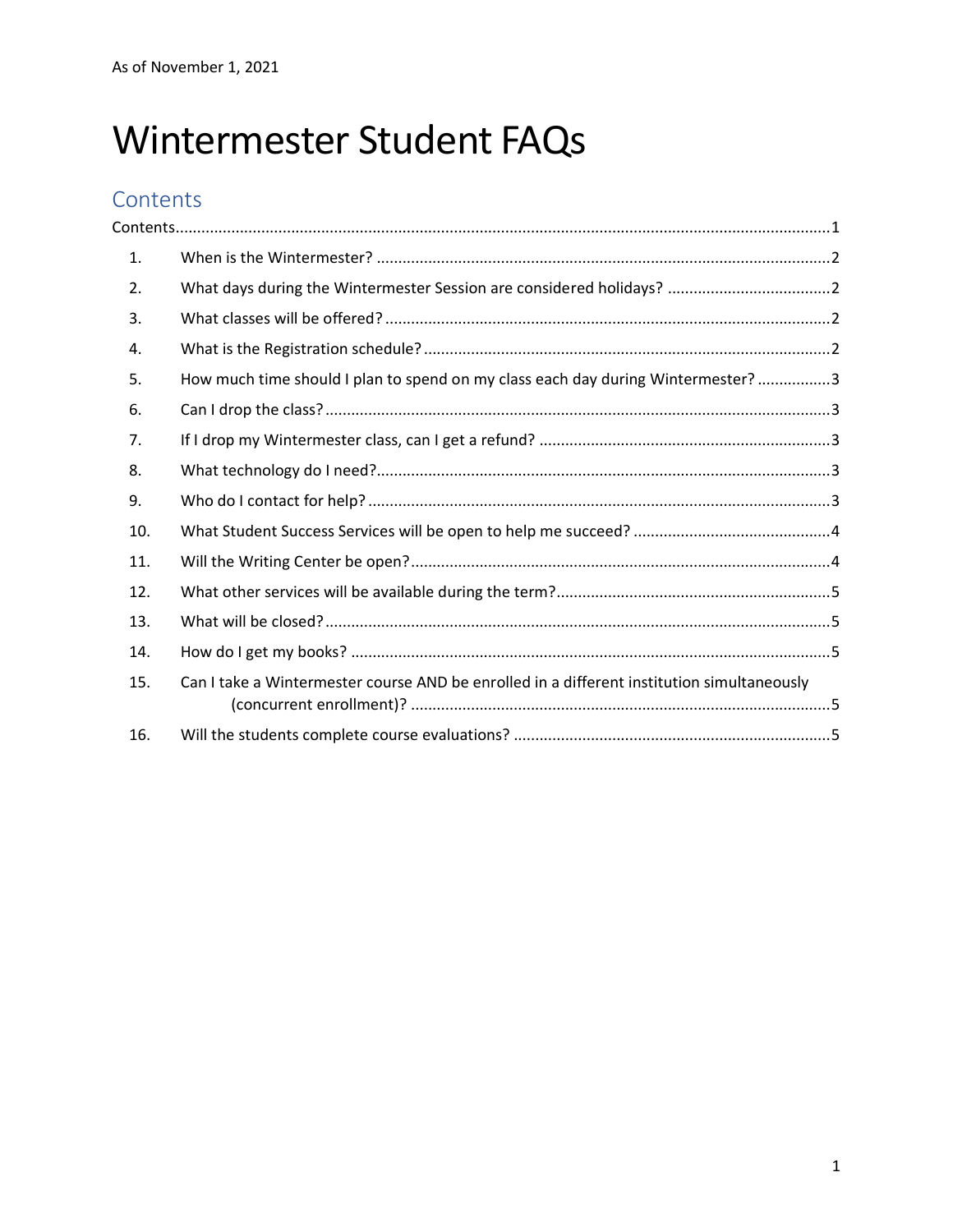#### 1. When is the Wintermester?

The Wintermester runs from December 27 (Monday) through January 14 (Friday), 15 class days.

## 2. What days during the Wintermester Session are considered holidays?

January 1st, Saturday.

#### 3. What classes will be offered?

All courses will be ASYNCHRONOUS, online. ENG 2310 and PSC 1387 will open a third section if the first two fill.

| Course        | <b>CRN</b>          | Professor(s)                                    |
|---------------|---------------------|-------------------------------------------------|
| ACC 2301.W1   | 45925               | <b>Daniel Shallcross</b>                        |
| BL 3305.W1    | 45926               | Martha Agee                                     |
| CSS 1302.W1   | 45834               | <b>Blair Browning</b>                           |
| ECO 2306.W1   | 45965               | <b>Finley Edwards</b>                           |
| ECO 2307.W1   | 45966               | Mark Kelly                                      |
| ENG 2301.W1   | 45885               | Alexander Engebretson                           |
| ENG 2310.W1-3 | 45882, 45883, 45892 | Maura Jortner, Dan Walden, Kristi Humphreys (if |
|               |                     | needed)                                         |
| GEO 1306.W1   | 45833               | Dan Peppe                                       |
| HIS 1300.W1-2 | 45835, 45836        | Lauren Poor, Zac Wingerd                        |
| MIS 3305.W1   | 45927               | <b>Bud Esserman</b>                             |
| PSC 1387.W1-3 | 45879, 45880, 45881 | Jordan Cash, Dave Bridge, Steve Block (if       |
|               |                     | needed)                                         |
| QBA 3305.W1   | 46041               | Jeremy McElroy                                  |
| REL 1310.W1-2 | 45837, 45838        | Lidija Novakovic, Noel Forlini Burt             |
| REL 1350.W1-2 | 45839, 45840        | Joe Coker, David Moseman                        |

Global Engagement is offering 11 **in-person** study abroad options during Wintermester 2021-2022.

#### 4. What is the Registration schedule?

| November 3              | <b>Registration Opens</b>                                         |  |
|-------------------------|-------------------------------------------------------------------|--|
| December 23, 11:59pm    | Last day to add a Wintermester course in Bearweb                  |  |
| December 23, 11:59pm    | Last day to drop a Wintermester course in Bearweb without advisor |  |
|                         | approval                                                          |  |
| December 24, 12:01am    | Waitlists are purged                                              |  |
| December 27             | Classes begin                                                     |  |
| December 27-28          | Wintermester courses may be dropped without a "W" (must contact   |  |
|                         | wintermester@baylor.edu to drop the course)                       |  |
| December 24 - January 5 | Students may drop Wintermester courses with advisor approval only |  |
|                         | (email Wintermester@baylor.edu with request)                      |  |
| January 1               | Holiday                                                           |  |
| January 5               | Last day to drop a Wintermester course                            |  |
| January 6-14            | Student is committed to final grade at this point (A-F)           |  |
| January 10-14           | Student course evaluations                                        |  |
| January 14              | Final exams and last day of class                                 |  |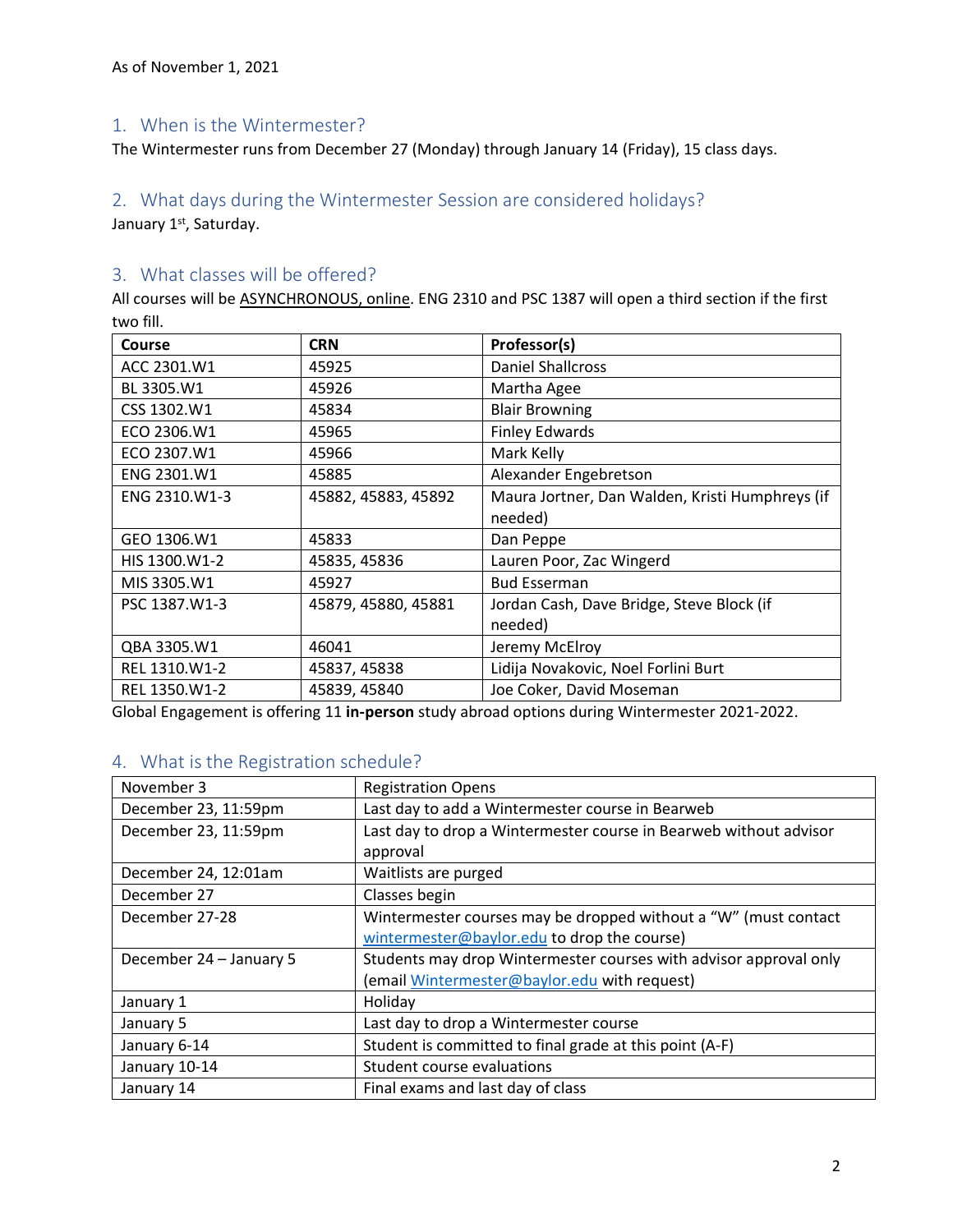| :00 <sub>pm</sub><br>January<br>- 1 | irades<br>due |
|-------------------------------------|---------------|

- 5. How much time should I plan to spend on my class each day during Wintermester?
- Consider your class your full-time job, spending 7-9 hours per day.
- Consult Canvas for your syllabus prior to class and prepare for Day 1 accordingly.
- It is extremely important NOT TO FALL BEHIND BY EVEN ONE DAY given the short duration of the session.

#### 6. Can I drop the class?

Yes, you can drop the class. The last day the student can drop on Bearweb is December 23. After December 23rd, you may request a drop by sending an email t[o wintermester@baylor.edu.](mailto:wintermester@baylor.edu) From Dec. 29 through Jan. 5, a drop results in a W on the transcript.

#### 7. If I drop my Wintermester class, can I get a refund?

Potentially. The refund schedule is as follows:

| December 27          | 100% refund |
|----------------------|-------------|
| December 28          | 75% refund  |
| December 29          | 50% refund  |
| December 30          | 25% refund  |
| December 31 or later | 0% refund   |

#### 8. What technology do I need?

You need a computer, a webcam/microphone (built-in is fine), and a reliable internet connection. NOTE: If you do not have access to a laptop computer, a limited number of laptop computers are available from HelpDesk+ in the Library until Dec. 22. If you need to borrow one, begin the request process here:<https://www.baylor.edu/case/index.php?id=972099> Please ensure that you make these arrangements as early as possible before leaving campus for the semester.

#### 9. Who do I contact for help?

**General & Technology** - [Wintermester@baylor.edu](mailto:Wintermester@baylor.edu) – This dedicated email is devoted to the students, faculty, and staff participating in the 2021-2022 Wintermester. It will be actively monitored M-F, 8-5 CST while the Univ. is otherwise closed (Dec. 24, 27, 28, 29, 30, 31, Jan. 3). When University is open, contact offices directly.

**Canvas** - For Canvas issues, please contact Canvas support via chat, phone, or email [\(https://www.baylor.edu/canvas/,](https://www.baylor.edu/canvas/) 844.334.0228). Canvas support is available 24 hours a day, 7 days per week.

**Medical** – The 24/7 Nurse Helpline will be available during this time and can be reached by calling 254- 710-1010. Students also have access to virtual urgent care, nutrition, and psychiatry services through Academic Live Care. Services may be accessed through [baylor.academiclivecare.com.](baylor.academiclivecare.com) The service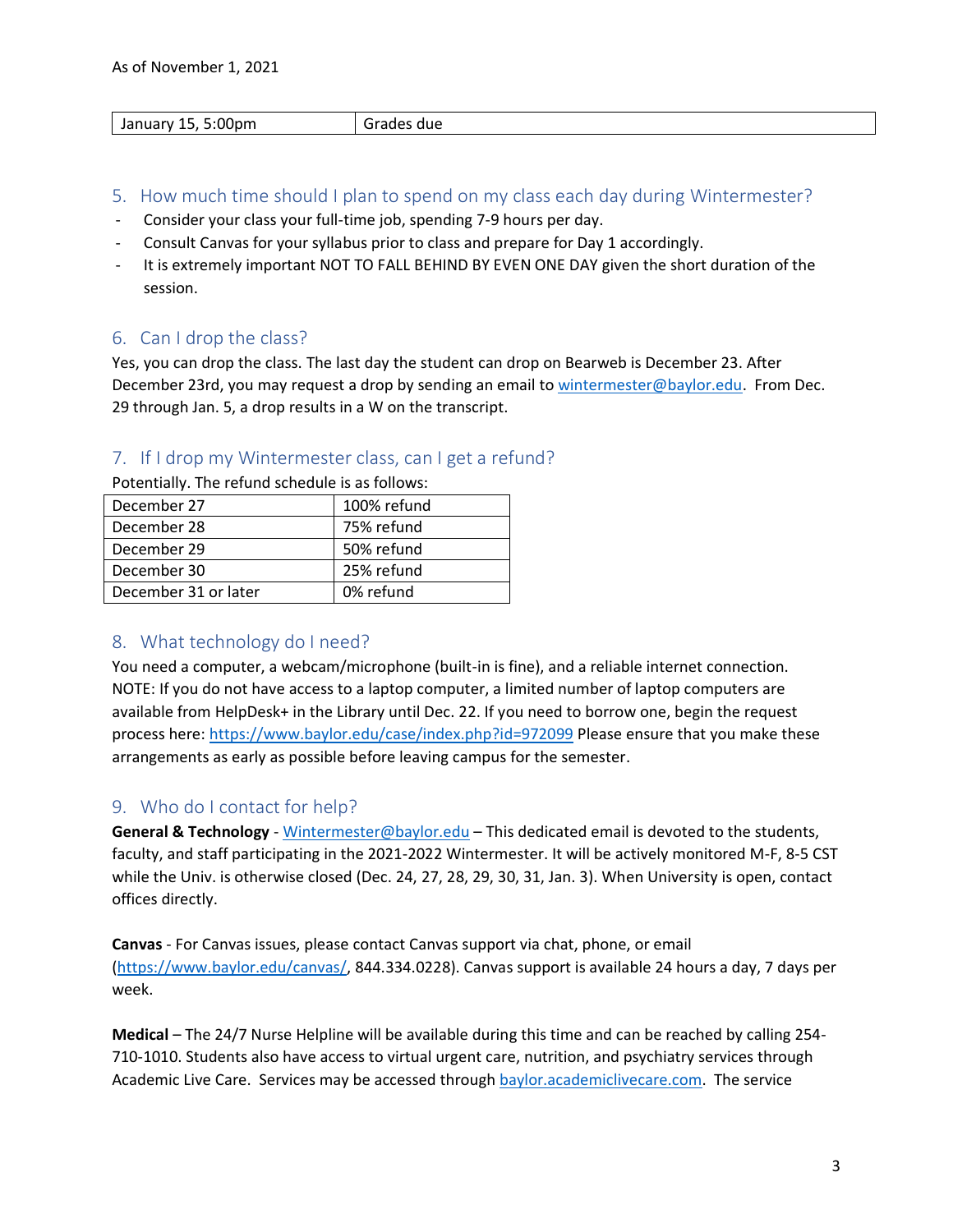key/coupon code is ALCBAYLU. All services are **FREE** to students and available to any Baylor student within the U.S.

**Counseling -** The Counseling Center has enhanced services by partnering with Academic Live Care to provide 24/7/365 counseling for all Baylor students regardless of location. Students should visit <baylor.academiclivecare.com> or call 833-969-3998 for more information about counseling options. All services are FREE to students and available to any Baylor student within the U.S. or abroad.

#### 10.What Student Success Services will be open to help me succeed?

- − **Library** On class days, the library question form [\(https://libanswers.baylor.edu/ask\)](https://libanswers.baylor.edu/ask) and inbox [\(libraryquestions@baylor.edu\)](mailto:libraryquestions@baylor.edu) will be monitored, though response time may be delayed. Access to all library electronic resources will be available from the library website [\(https://www.baylor.edu/library\)](https://www.baylor.edu/library) throughout the Wintermester. The library building will open (8:00 am – 5:00 pm, Monday – Friday) beginning on January 4<sup>th</sup>.
- − **Academic Support:** Because of the pace and intensity of a Wintermester class, self-management and study skills are essential. Here are some academic support resources to consider taking advantage of:
	- o **In Advance of Wintermester, Set up a Coaching Appointment:** Please email [CASE@baylor.edu](mailto:CASE@baylor.edu) **no later than Friday, December 17th** if you would like to plan strategies for your Wintermester class with a professional on staff.
	- o **Tutoring:** 1:1 Tutoring will not be available during the Wintermester in any of these classes by Baylor personnel. However, the Tutoring Center recommends getting help from [www.wyzant.com](http://www.wyzant.com/) for professional tutoring outside of Baylor.
	- o **Emergency Strategic Help (test prep & recovery, time management):** Email [wintermester@baylor.edu.](mailto:wintermester@baylor.edu)
	- o **Find On-Demand Help for the Following Available 24/7**
		- $\blacksquare$ [Specific Tips for Online](https://www.baylor.edu/case/index.php?id=978524) Learning
		- [Notetaking](https://www.baylor.edu/case/index.php?id=978398) [Procrastination](https://www.baylor.edu/case/index.php?id=978399)  $\blacksquare$
		- **[Reading](https://www.baylor.edu/case/index.php?id=978403)**
		- **Test [Preparation](https://www.baylor.edu/case/index.php?id=978402)**
		- And Muc[h More](https://www.baylor.edu/case/index.php?id=978395)
- − **OALA:** If you are a student with a diagnosed disability and will need to use accommodations during Wintermester, reach out to your Accommodation Specialist **on or before Friday, December 17th**. If you are unsure who your Accommodation Specialist is, email [OALA@baylor.edu](mailto:OALA@baylor.edu) or call 254-710 3605. If a need arises when the university is closed, write [wintermester@baylor.edu](mailto:wintermester@baylor.edu) and the staff will be in touch with OALA.
- − **The Store:** If you are local to the Waco area and need supplemental food for your academic success, The Store, Baylor's on-campus food pantry, will be open beginning on January 4 from 12:00 to 5:00 pm. See [this link](https://www.baylor.edu/case/index.php?id=947350) for more information on supplemental food.

#### 11.Will the Writing Center be open?

No, however the Writing Center has provided the following resources:

- University Writing and Grammar Resources
- Purdue OWL (Online Writing Lab): [owl.english.purdue.edu/owl/](https://owl.english.purdue.edu/owl/)